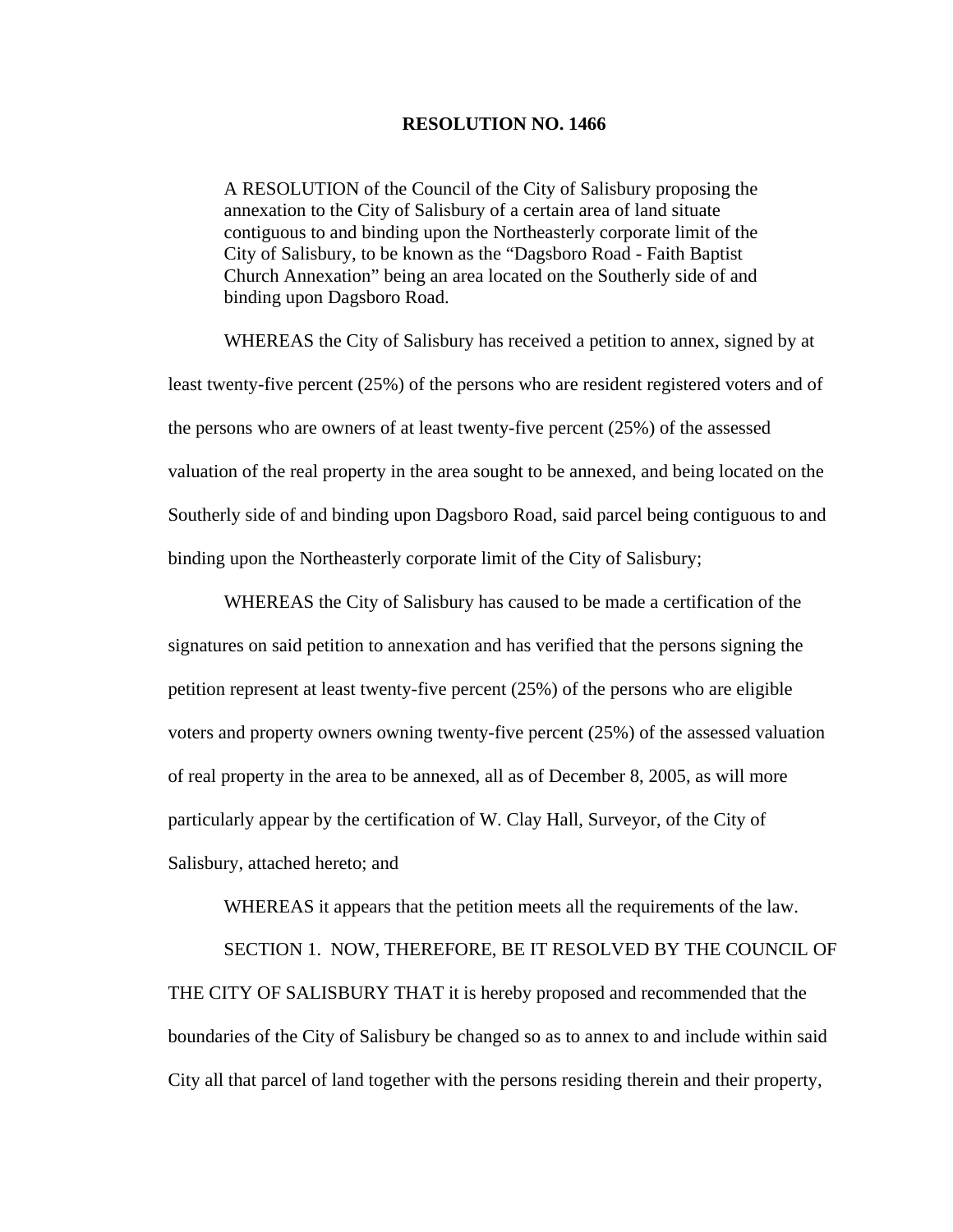contiguous to and binding upon the Southerly side of and binding upon Dagsboro Road, and being more particularly described on Exhibit "A" attached hereto and made a part hereof.

 SECTION 2. AND BE IT FURTHER RESOLVED BY THE CITY OF SALISBURY, THAT the annexation of the said area be made subject to the terms and conditions in Exhibit "B" and Exhibit "C" attached hereto and made a part hereof.

 SECTION 3. AND BE IT FURTHER RESOLVED BY THE COUNCIL OF THE CITY OF SALISBURY, THAT the Council hold a public hearing on the annexation hereby proposed on February 12, 2007, at 6:00 o'clock p.m. in the Council Chambers at the City-County Office Building and the City Administrator shall cause a public notice of time and place of said hearing to be published not fewer than four (4) times at not less than weekly intervals, in a newspaper of general circulation in the City of Salisbury, of the area to be annexed, accurately describing the proposed annexation and the conditions and circumstances applicable thereto, which said notice shall specify a time and place at which the Council of the City of Salisbury will hold a public hearing on the Resolution.

 SECTION 4. AND BE IT FURTHER RESOLVED BY THE COUNCIL OF THE CITY OF SALISBURY, THAT this resolution shall take effect upon the expiration of forty-five (45) days following its final passage, subject, however, to the right of referendum as contained in Article 23A of the Maryland Code.

 The above resolution was introduced and read and passed at the regular meeting of the Council of the City of Salisbury held on this  $18<sup>th</sup>$  day of December, 2006, and having